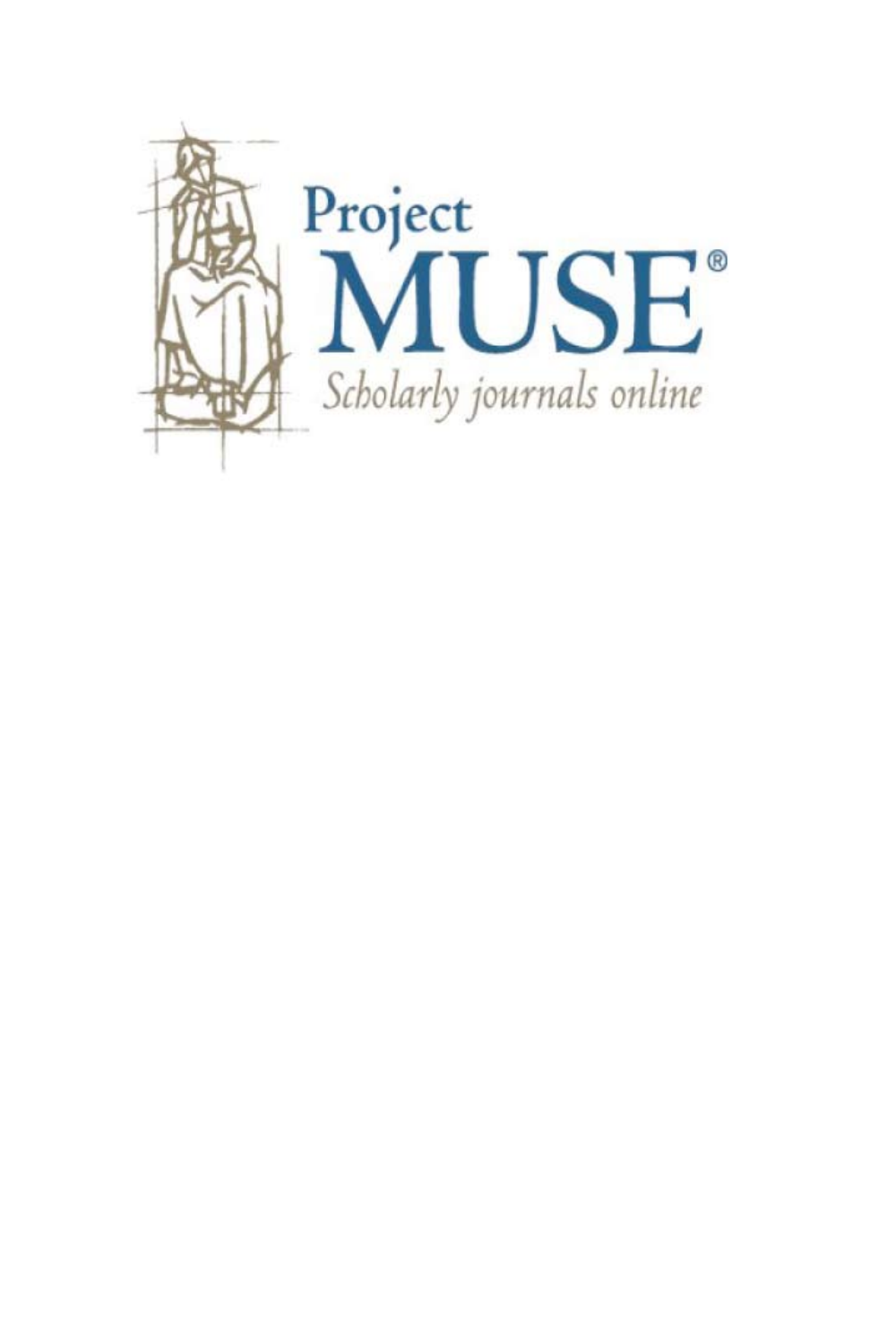# **How College Affects Students: Ten Directions for Future Research**

Ernest T. Pascarella

*The research literature on how college affects students is expanding at an exponential rate. This paper identifies and discusses ten directions for future research on college impact that have the potential to enhance the quality and importance of the evidence produced.*

As a total body of evidence, research on college students is perhaps the single largest area of inquiry in the field of higher education. Over the past 50 years, thousands, perhaps even tens of thousands, of studies have been conducted with college student samples. Only a subset of this massive body of scholarship is actually concerned with estimating the net or unique impact of the postsecondary experience on students. This subset of studies is distinguishable from the larger body of research primarily by its specific concern with identifying causal linkages between various aspects of the postsecondary experience and different dimensions of student development (Pascarella & Terenzini, 1991, 2005).

 Yet, even if one considers only the research on college impact on students, he or she confronts a huge and complex body of literature that is expanding at an accelerated rate. Based on the number of studies cited in the four most comprehensive reviews conducted to date (Bowen, 1977; Feldman & Newcomb, 1969; Pascarella & Terenzini, 1991, 2005), and allowing for some overlap, it would not be an exaggeration to estimate that somewhere between 6,000 and 7,000 studies of college impact have been conducted. This

estimate may actually be conservative in that it is nearly impossible for any review of such a large body of evidence to be absolutely encyclopedic. Thus, an unknown, though hopefully small, percentage of the evidence is likely to have been missed in existing reviews. Furthermore, the volume of research produced for any given time period is increasing at a dramatic rate. For example, the pioneering review of Feldman and Newcomb, published in 1969, reviewed approximately 1,500 studies covering a 40-year period. This translates into an average of roughly 375 studies per decade. Pascarella and Terenzini's 1991 synthesis covered the 20 years of research after 1969 and reviewed about 2,600 studies—roughly 1,300 studies per decade; and the 2005 synthesis published by Pascarella and Terenzini reviewed approximately 2,400 studies produced primarily in a single decade, the 1990s.

 Should this current trend of a dramatically increasing volume of research continue, and there is no obvious reason to suspect that it will not, we can anticipate that an enormous number of studies of college impact, perhaps 5,000 to 10,000, may be produced in the next 20 years. In short, the next two decades may be a time of unprecedented advances in our understanding of how college affects students. In this paper, I discuss a number of recommendations and directions for future inquiry on college impact that I believe have the potential to enhance the quality and importance of the evidence produced. These recommendations and directions deal with both the

*Ernest T. Pascarella is the Mary Louise Petersen Chair in Higher Education and co-director of the Center for Research on Undergraduate Education at the University of Iowa.*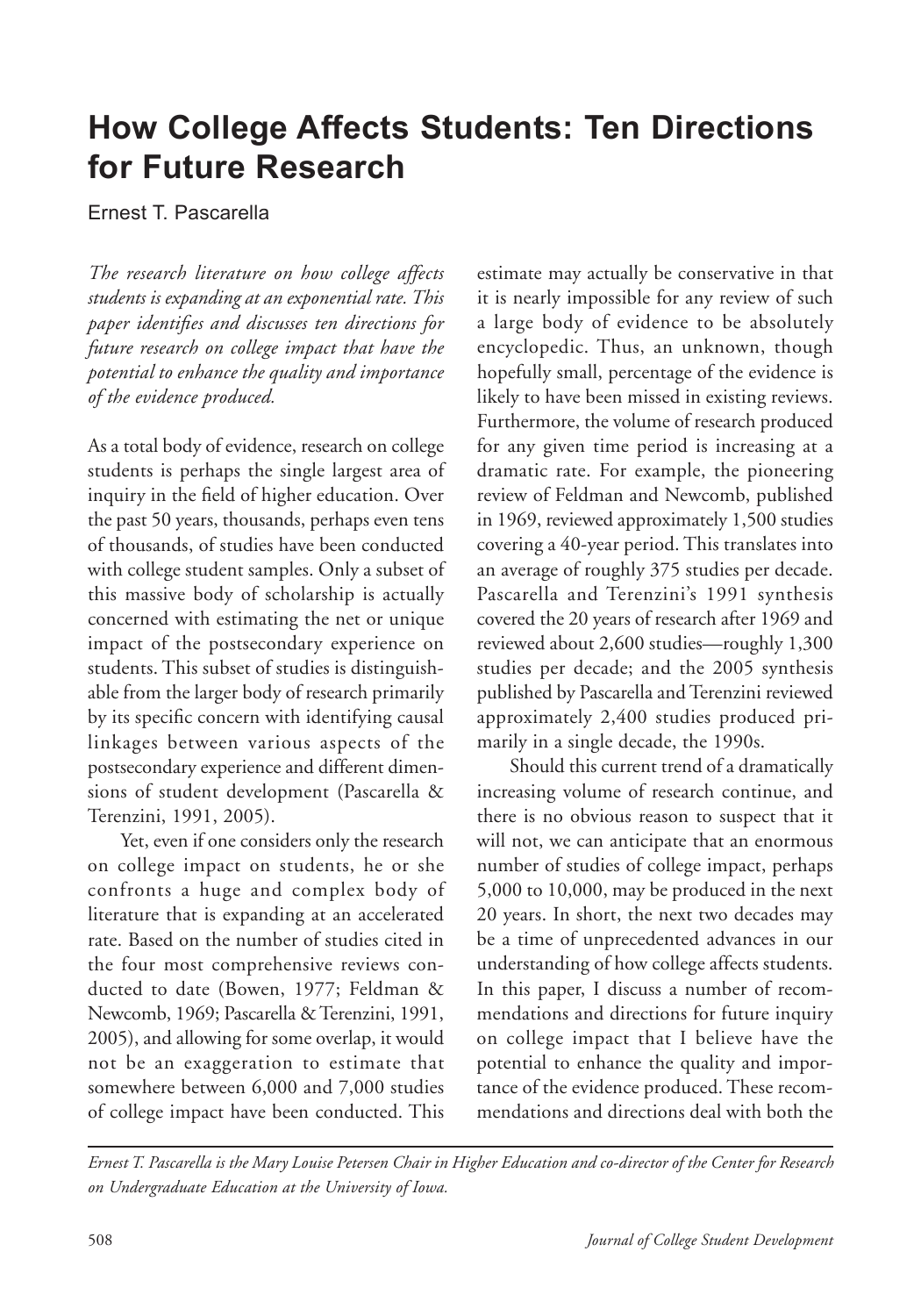conduct and the focus of this research.

# 1. Focus on the Quality of the Data or Information Being Analyzed

If we have learned anything from existing evidence on college impact, it is that good data trump almost any other consideration including the use of sophisticated statistical procedures (Astin, 1970a, 1970b, 1990, 1993, 2003; Pascarella, 2001; Smart, 2005). By "good data," I mean data collected in a manner that increases the probability of identifying causal linkages between the postsecondary experience and student growth. Of course, using measures of vetted psychometric reliability and validity is a major consideration in obtaining such data (Astin, 1990; Pascarella, 2001; Smart, 2005). However, irrespective of the quality of our measurement instruments, good data are extremely difficult if not impossible to obtain in the absence of a sound research design (Light, Singer, & Willett, 1990; Pascarella, 2001; Pascarella & Terenzini, 1991).

 Consider, for example, the problem one is confronted with in attempting to estimate the impact of some postsecondary intervention or experience on a measure of intellectual development. In addition to errors of measurement, a student's score on the measure of intellectual development will reflect not only the relative influence of the intervention or experience, but also the influence of individual student characteristics (e.g., ability, motivation, or prior level of intellectual development) that may be linked in systematic ways to exposure to the intervention or experience. Respective shorthand terminology for these two influences might be socialization effects and recruitment effects (Pascarella & Terenzini, 1991). In order to estimate the net socialization effect (i.e., the impact of the intervention or experience), one must have a means for separating the socialization effect from the recruitment effect (i.e.,

the impact of individual student characteristics) —and that remains one of the thorniest methodological challenges in research on the impact of college on students (Pascarella & Terenzini, 1991, 2005). The most powerful way to accomplish this separation of influences or effects is through randomized experiments. However, the ability to randomly assign students and, thereby, individual student characteristics to different socialization interventions or experiences is typically impossible in the vast majority of studies of college impact. Absent the possibility of randomized experiments, the next most powerful way to separate socialization effects from recruitment effects is through longitudinal designs with precollege measures of the outcome being considered and accompanying "statistical controls." In our example, one could then statistically remove that part of the relationship between the intervention/experience and the measure of intellectual development that is confounded by individual differences in student levels of measured intellectual development when they entered college. The result would be a more internally valid estimate of the socialization effect (i.e., the net or unique impact of the intervention/experience on subsequent intellectual development).

 Although falling short of the internal validity achieved with randomized experiments, longitudinal, pretest–posttest designs with accompanying statistical controls, similar to the above example, have provided the most credible body of evidence available on college impact (Astin, 1993, 2003; Pascarella & Terenzini, 1991, 2005). It is also the case, however, that studies with such longitudinal, pretest–posttest designs represent a distinct minority of the body of investigations of college impact on students (e.g., Pascarella & Terenzini, 1991, 2005). There may be several reasons for this. It is likely, however, that the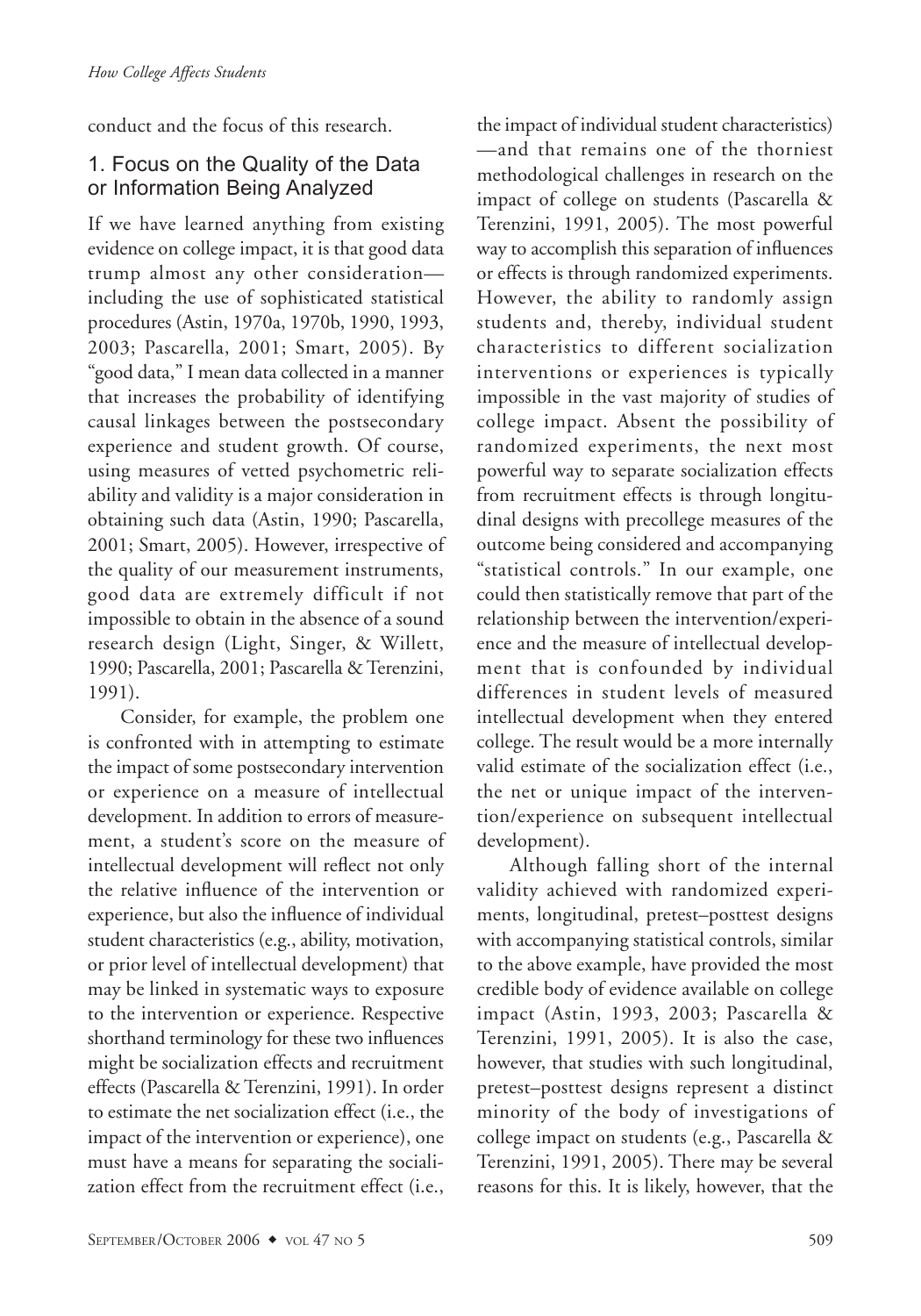major reasons stem from the fact that longitudinal research is not merely costly, it is also time consuming and extremely difficult to conduct. Indeed, it is much easier to apply sophisticated statistical techniques to crosssectional or otherwise marginal data than it is to invest the time and effort necessary to collect longitudinal data. Yet, when we retreat from such longitudinal research designs simply because of the challenges they present, we pay a substantial price in internal validity, or the ability to accurately estimate the magnitude of the socialization effects of the collegiate experience (Astin & Lee, 2003; Pascarella, 2001). Indeed, it may be possible to obtain more internally valid findings from multiple small-scale longitudinal studies based on single institution samples than from multi-institutional data derived from cross-sectional designs.

 I am *not* arguing for a moratorium on the use of sophisticated analytical approaches such as LISREL or HLM. Although some of our field's premier scholars have questioned the analytic value they add over that provided by simpler forms of regression analysis (Astin, 2003; Smart, 2005), in the right hands and with appropriate data they can provide very useful results, while doing less violence to the assumptions of least-squares regression. I would argue, however, that it is rarely, if ever, the case that even the most sophisticated statistical procedures can render internally valid and useful results from weak data. In short, if the data are a frog, don't expect some statistical magic wand to transform that frog into a prince. In the domain of research on college impact, there is simply no substitute for data derived from longitudinal, pretest– posttest designs. If in the next 20 years scholars put as much emphasis on collecting such longitudinal data as they currently do on applying sophisticated statistical techniques to data that are frequently marginal, it will lead

to a major improvement in the evidence on college impact.

# 2. Reassert the Importance of Replicating Findings

Replication of findings is the sine qua non of research in the natural sciences. Findings are ultimately accepted as valid by the scientific community only to the extent they are replicable. Yet replication, which provides a powerful safeguard against the acceptance of artifactual or fortuitous results from a single investigation, has failed to acquire the normative value in research on the impact of college on students as it has in the natural sciences, or even social science disciplines such as psychology. Our reviews of approximately 30 years of research covering about 5,000 studies of college impact are replete with literally hundreds of specific single-sample findings that have yet to be replicated. Indeed, replicated results in our reviews were overwhelmingly the exception rather than the rule (Pascarella & Terenzini, 1991, 2005).

 Needless to say, academic administrators and student affairs professionals would be provided a significantly greater margin of comfort in developing interventions or policies that are informed by replicated findings than by single sample results that have a greater probability of being artifacts. The greater trustworthiness of replicated findings is evident in a statistical as well as a conceptual sense. For example, if one rejects the null hypothesis about the effects of an intervention or program at the .05 level, the chance of still being wrong (i.e., rejecting a true null hypothesis) is .05 or 1 in 20. However, if one replicates the finding on an independent sample, again rejecting the null hypothesis at .05, the total probability of still rejecting a true null hypothesis is not .05/2 (or 1 in 40), but rather  $.05^2$  (or 1 in 400). Thus, replication provides an exponential reduction in the probability of making a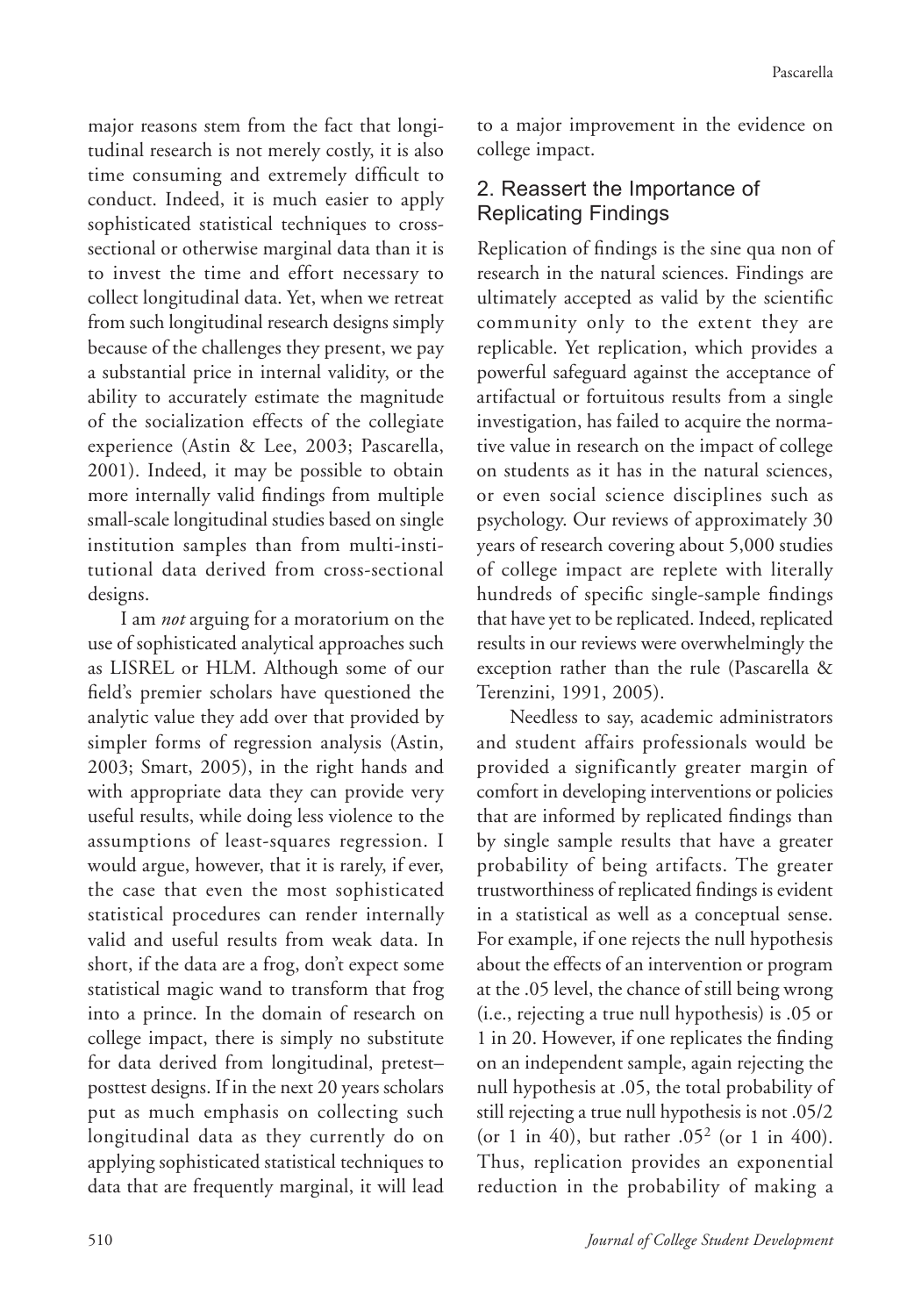mistake about the true effect of an intervention or program (Hays, 1994).

 I would argue that the overall credibility of the evidence on college impact produced in the next 20 years would be significantly enhanced through a greater emphasis on the purposeful replication of findings. One way to increase the importance attached to replication would be to alter our normative values in college impact research in ways that reward undertaking replication studies. For example, instead of replication studies being largely grist for the mill in master's theses, there is no reason why carefully conducted replications might not be appropriate topics for doctoral dissertations. Given the nature of the body of evidence on college impact, one could make a strong case that replicating a finding constitutes an important contribution to knowledge. Similarly, the core journals in which much college impact research appears (e.g., *Journal of College Student Development*, *Research in Higher Education*, *Journal of Higher Education*, *Review of Higher Education*) might begin to accept replications, either as peer-reviewed abbreviated reports or full-blown articles.

# 3. Expand Our Notion of Diversity

One of the major conclusions from the last decade of research on college impact is that, on balance, racial diversity enriches the postsecondary academic and social experience and enhances the intellectual and personal impact of college (e.g., Asada, Swank, & Goldey, 2003; Chang, Astin, & Kim, 2004; Gurin, Dey, Hurtado, & Gurin, 2002; Gurin, Nagda, & Lopez, 2004; Hurtado, 2001; Hurtado, Mayhew, & Engberg, 2003; Milem & Hakuta, 2000; Nelson Laird, 2005; Smith & Associates, 1997; Terenzini, Cabrera, Colbeck, Bjorklund, & Parente, 1999; Thomas, 2003). Based on this evidence, institutional policies designed to promote racial/ethnic diversity in an undergraduate student body are

not simply the projection of a "correct" political or ideological agenda, they have solid empirical support. Although the vast majority of research on diversity and college impact in the last decade has centered on the very visible topic of racial/ethnic diversity, this is certainly not the only type of diversity with the potential to enhance the impact of the undergraduate experience. There is nascent evidence to indicate that classroom and nonclassroom experiences that introduce students to issues of diversity other than those based just on race or ethnicity (e.g., diversity of political or religious views, diversity focused on social class or sex, value diversity, background diversity of friendships, and the like) also enrich and enhance the impact of college (e.g., Derryberry & Thoma, 2000; Gurin, 1999; Hurtado et al., 2003; Kitchener, Wood, & Jensen, 1999, 2000; Pascarella, Palmer, Moye, & Pierson, 2001).

 Several important theories of student development posit that growth originates in challenges to one's current state of development (Evans, Forney, & Guido-DiBrito, 1998). Consequently, interactions with a diverse spectrum of people, ideas, values, and perspectives that are different from one's own and challenge one's assumed views of the world have the potential for important developmental impacts during college. If we are to fully capture the range and nature of these impacts, it will mean that our future research agenda on diversity will need to be broadened to include an array of experiences, interactions, and interventions more inclusive than just those based on race or ethnicity.

### 4. Acknowledge the Increasing Diversity of the American Postsecondary Student Population by Estimating Conditional Effects

If we know anything about the characteristics of American postsecondary students and their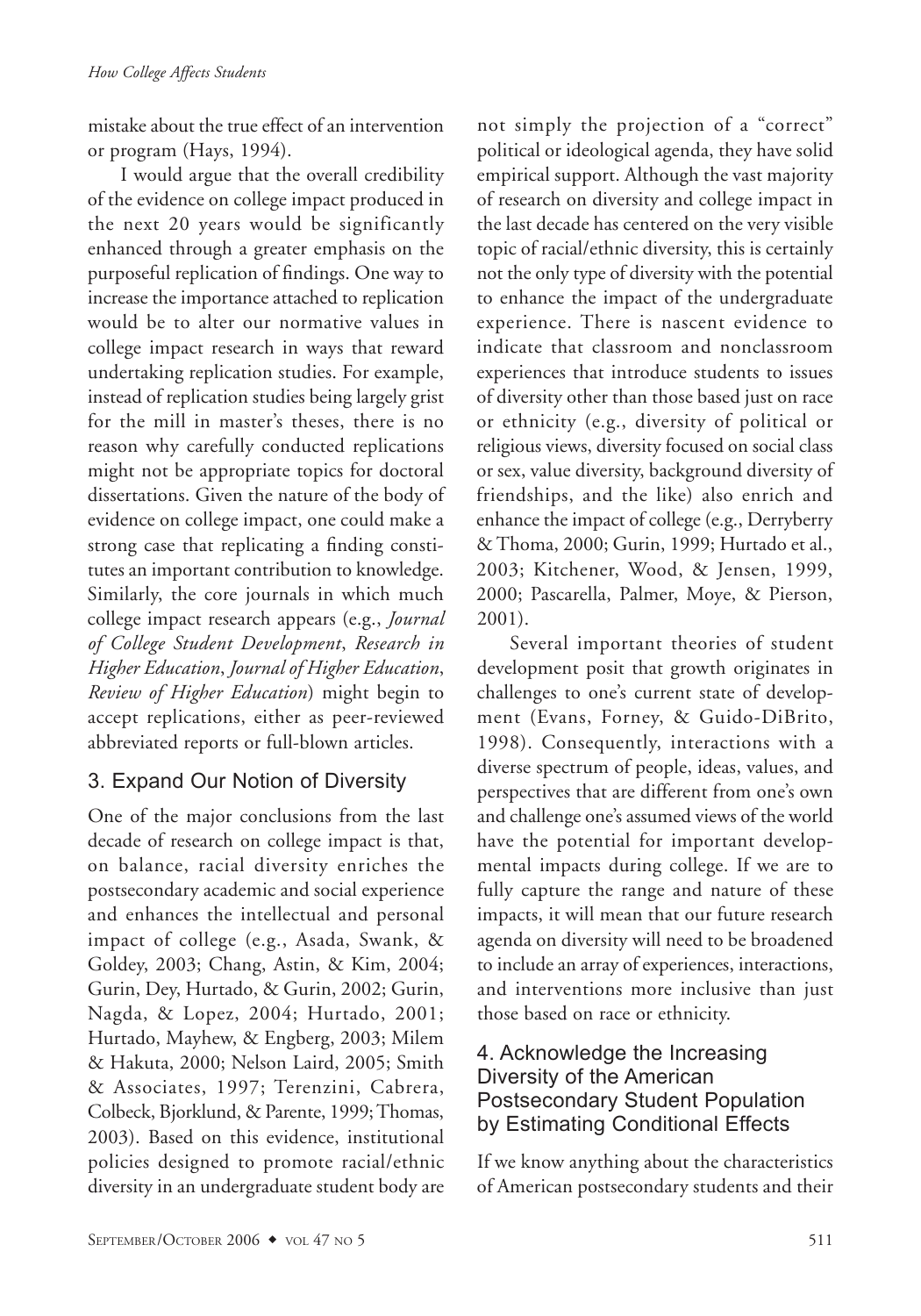institutional attendance patterns, it is that both changed substantially in the past decade. We can no longer plan an effective research agenda based on the assumption that our undergraduate student population is made up of White undergraduates from middle or uppermiddle class homes, ages 18 to 22, attending four-year institutions full time, living on campus, not working, and having few if any family responsibilities (Pascarella & Terenzini, 2005). A steadily decreasing percentage of undergraduate students fit this traditional demographic pattern. For example, in the fall of 1990, non-White students (i.e., American Indian, Asian, Black, and Hispanic) comprised about 20.6% of all American undergraduates; by fall 2002 this increased to 30.7% ("Almanac," 2005). In 2002, slightly more than 44% of all undergraduate students were enrolled in twoyear community colleges ("Almanac," 2005), and data from a nationally representative sample indicated that in the 1990s well over 50% of all undergraduates worked while attending college (Cuccaro-Alamin & Choy, 1998).

 To a substantial degree, the research on college impact conducted in the last decade reflected this increased diversity in the postsecondary landscape. Discernibly, more research in the 1990s and beyond focused on student populations (e.g., non-White, firstgeneration, employed during college) and on institutions other than research universities and liberal arts colleges (e.g., community colleges, historically Black institutions) than did the research of the preceding two decades (Pascarella & Terenzini, 2005). Although this refocused inquiry has made important contributions to our understanding of college impact, as a body of evidence it has yet to take the logical next step. This next step would be to routinely anticipate that the dramatically increased diversity of student characteristics and traits in the American undergraduate

population might itself shape the impact of college. That is, the same intervention or experience might not have the same impact for all students, but rather might differ in the magnitude or even the direction of its impact for students with different characteristics or traits. When the latter happens, it is commonly referred to as a conditional effect. Such conditional effects are in contrast with general effects, in which an intervention or experience is assumed to have the same impact for all students irrespective of their individual differences.

 As a total body of evidence, the research of the 1990s essentially limited itself to the estimation of general effects. This is perhaps understandable. If an intervention has the same impact for all participants, then the resulting interpretation is both relatively parsimonious and neat. However, a small but growing percentage of the evidence on college impact produced since 1990 has clearly indicated that limiting one's vision to general effects can frequently be misleading and mask dramatic differences in the impact of an intervention or experience for different kinds of students (e.g., Bray, Pascarella, & Pierson, 2004; Carini & Kuh, 2003; Dale & Krueger, 1999; Flowers, 2000; Garside, 1996; Pascarella et al., 1996, 2001; Pascarella, Pierson, Wolniak, & Terenzini, 2004; Posner & Markstein, 1994; Rumberger & Thomas, 1993; Seifert, Pascarella, Colangelo, & Assouline, 2005; Terenzini, Springer, Yaeger, Pascarella, & Nora, 1994, 1996; Whitt, Pascarella, Elkins Nesheim, Marth, & Pierson, 2003; Wolniak & Pascarella, 2004). Even more serious is the fact that, in several of the studies cited above, the absence of a statistically significant general effect in the overall sample actually hid the presence of a significant effect for a subsample of students. As the demographic characteristics of the U.S. undergraduate student population become increasingly diverse, research on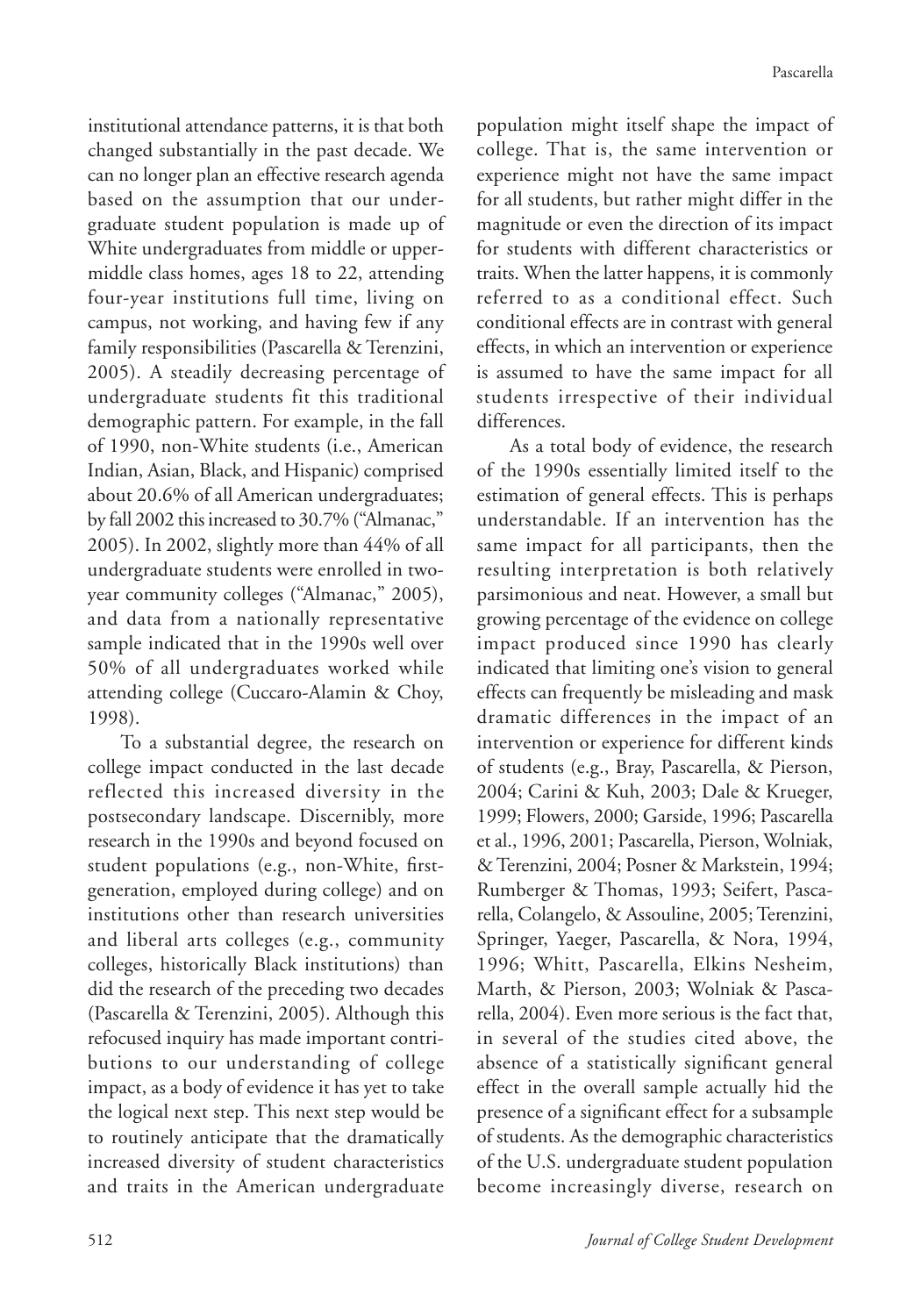college impact in the next decade should anticipate that conditional effects might become the rule instead of the exception. It therefore seems a wise course of action to conduct investigations that routinely estimate conditional as well as general effects.

### 5. Bring Systematic Inquiry to Bear on the Rational Myths of Higher Education

There are few, if any, social institutions in our culture that have not been the object of systematic inquiry by college and university faculty. Unfortunately, this same level of rigorous inquiry has not been brought to bear on many of the policies, programs, and practices that shape the nature of American undergraduate education. Rather, I believe, there is a tendency to base policy decisions on what some have called "rational myths." That is, if a policy or program is rational and sounds like it should be beneficial, we assume that it is—even if there is no corroborating evidence. The result is an extensive edifice of assumptions and beliefs about what constitutes a quality undergraduate education that has little or no empirical support. Thus, for example, it is assumed that selective/prestigious institutions provide a higher quality undergraduate experience than less selective/prestigious ones. Yet, when controls are made for the precollege characteristics of the students enrolled, there is little empirical support for the developmental value added of an institution's selectivity or its prestige based on national magazine rankings (e.g., Flowers, Osterlind, Pascarella, & Pierson, 2001; Hagedorn et al., 1999; Kuh & Pascarella, 2004; Pike, 2004). Similarly, although there appears to be a widespread belief that a faculty member must be a good scholar to be a good teacher, the clear weight of evidence suggests that scholarly productivity and instructional effectiveness are largely independent traits (Centra, 1993; Feldman,

1987; Hattie & Marsh, 1996).

 Unexamined assumptions also appear to manifest themselves programmatically. For example, a recent investigation by Seifert et al. (2005) found that honors programs had small, but significant, net positive effects on cognitive growth during college. What was most surprising, however, was that this was actually the first study we uncovered that even attempted to estimate the cognitive impacts of honors programs using a longitudinal design with standardized measures of cognitive development. Given the prevalence of, and belief in, honors colleges and honors programs in American postsecondary education, this almost total absence of empirical support for their effectiveness borders on the scandalous.

 I am not in any way suggesting that all programs and policies shaping American undergraduate education are without value. Rather, the "take home" message is that the vast majority of programs and policies are essentially unexamined and continue to exist in the absence of evidence supporting their net impact on students. It is likely that substantial benefits would accrue to students if the next two decades witnessed a concerted effort to rigorously examine the validity of our prevailing academic assumptions and beliefs, particularly as they find expression in academic and student affairs programs and interventions.

# 6. Extend and Expand Inquiry on Previously Ignored Students and Institutions

The body of research we reviewed in our 2005 synthesis (Pascarella & Terenzini, 2005) made substantial contributions to our understanding of the impact of postsecondary education on students who had been previously ignored (e.g., African-American, Hispanic, commuting students, working students, and the like). Similarly, the decade of the 1990s and beyond also sharpened our understanding of the effects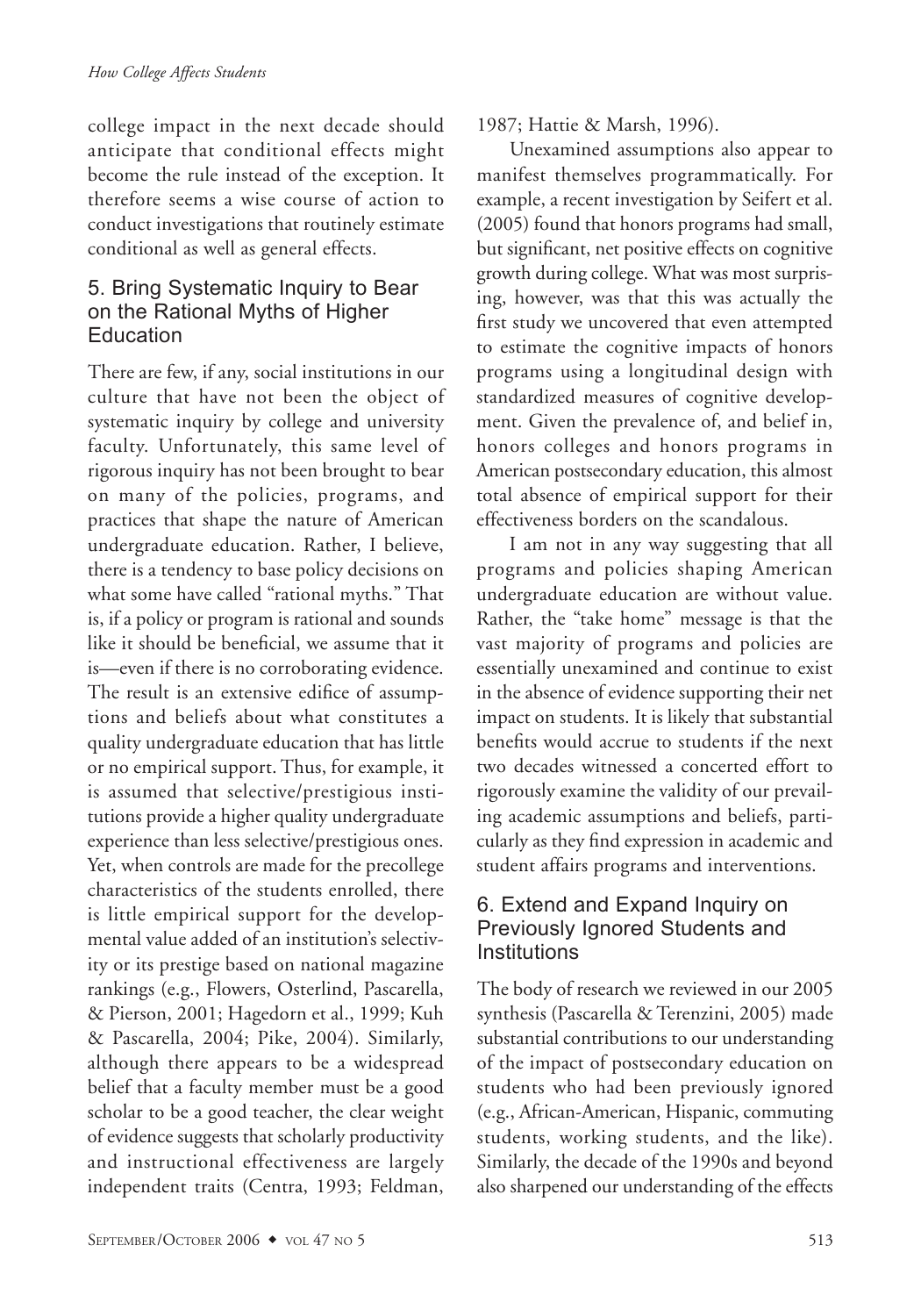of attending institutions such as community colleges, historically Black colleges, and single sex colleges (Pascarella & Terenzini, 2005). This is an important and positive trend in the research agenda on college impact that not only needs to be continued but also expanded to include additional student groups and institutional types.

 There is intriguing evidence to suggest that the academic and out-of-class experiences that influence intellectual and personal development during college differ along such dimensions as race/ethnicity (e.g., Bray et al., 2004; Pascarella, Wolniak, Pierson, & Flowers, 2004; Posner & Markstein, 1994; Seifert et al., 2005) and first-generation versus non-firstgeneration status (Pascarella, Pierson et al., 2004; Terenzini et al., 1996). Thus, it is plausible that we should expect generally unstudied student groups such as Native Americans, students with disabilities, and lesbian-gay-bisexual-transgender students to have their own distinctive models of development and change during college. Identifying the unique experiences that enhance the impact of undergraduate education for these specific student subgroups would be a major contribution to knowledge. Similarly, evidence produced since 1990 has suggested that community colleges, historically Black colleges, and single-sex colleges each have their own unique impacts on undergraduate students (e.g., Allen, 1992; Flowers & Pascarella, 1999; Pascarella, 1999; Pierson, Wolniak, Pascarella, & Flowers, 2003; Tidball, Smith, Tidball, & Wolf-Wendel, 1999). It seems reasonable, then, that future inquiry might uncover unique impacts attributable to other virtually ignored institutions such as tribal colleges, Hispanicserving institutions, nonselective religiouslyaffiliated baccalaureate colleges, and institutions where students are required to work as part of their undergraduate experience (i.e., work colleges). Indeed, an exploratory study by

Wolniak and Pascarella (2004) suggests that work colleges may have a number of unique long-term impacts on alumni, 5, 15, and 25 years after graduation.

# 7. Investigate the Full Range of Impacts of Information Technology

The unprecedented advances in personal computers, the Internet, and a vast array of attendant information technologies have the capacity to fundamentally transform the face of teaching and learning and perhaps virtually every other aspect of the undergraduate experience(Abeles, 1998; Alavi, 1994; Flowers, Pascarella, & Pierson, 2000; Green, 1996; Kuh & Vesper, 2001). Accordingly, there is a clear potential for such information technologies to assume a powerful role in shaping the impact of college.The existing research on the impacts of information technologies is probably still in its formative stages; and this may be in large part due to the fact that the technology itself is advancing so quickly in terms of sophistication, applicability, and power. Although there is a modicum of research to suggest the potential for positive impacts of computers and information technology on student learning and cognitive development (e.g., Flowers et al., 2000; Kuh & Vesper; Kulik & Kulik, 1991; Marttunen, 1997), the body of evidence is not yet clear and compelling. Moreover, at least a portion of the existing evidence suggests that the learning or cognitive benefits of information technology may not accrue equally to all students (e.g., Dillon & Gabbard, 1998; Flowers et al., 2000). The presence of such conditional effects underscores the potential complexity involved in estimating the cognitive impacts of information technologies. Consistent with Kozma's (1994) cogent argument on media and learning, we should probably expect that some kinds of information technology applications will be effective in some kinds of learning with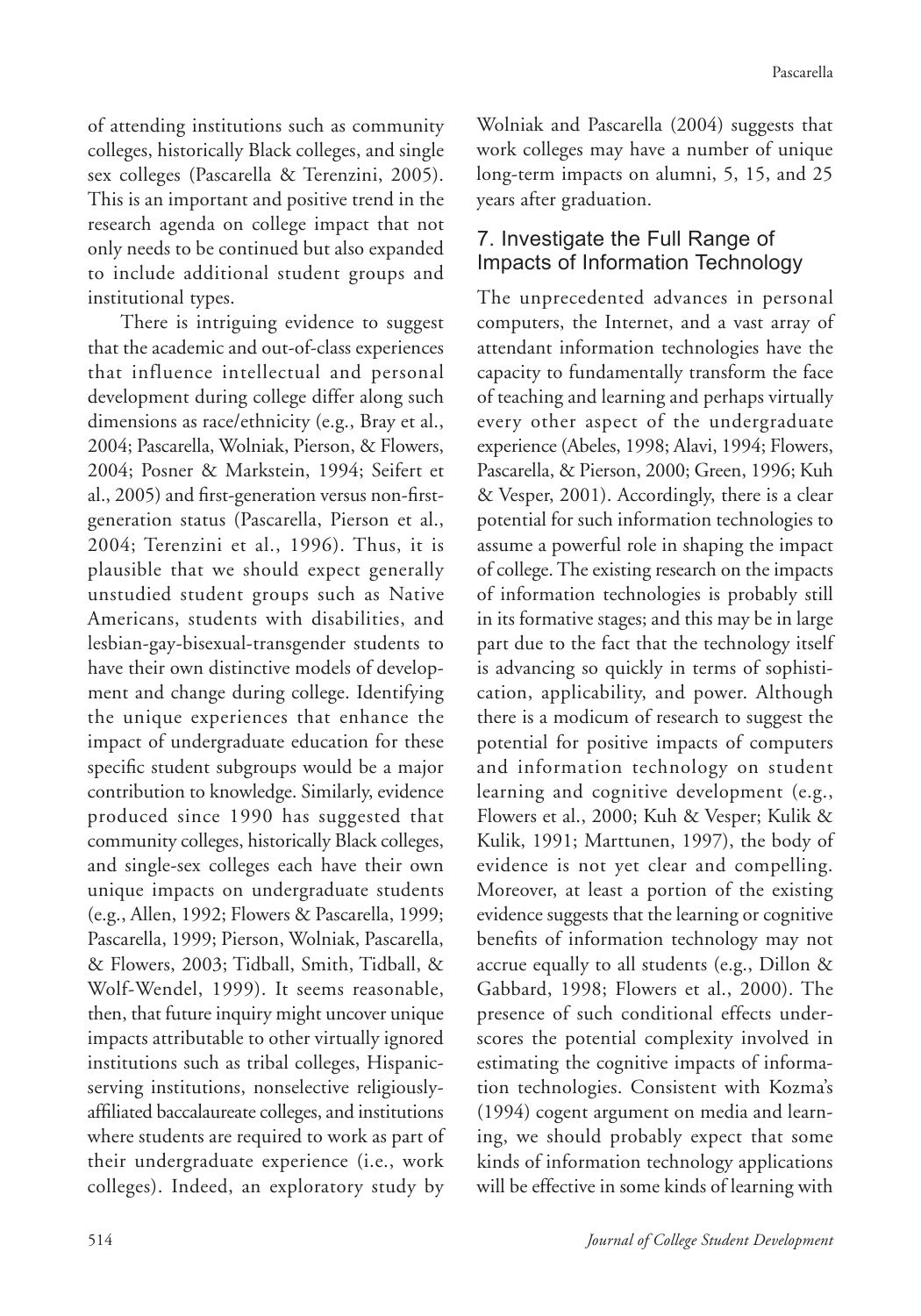some kinds of students.

 Although the main focus of future research on the impacts of information technology is likely to be on student learning and cognitive growth, it would be unfortunate for that to be the limit of our vision. It seems reasonably clear that the use of information technologies has important, if not always positive, implications for a wide range of student social and interpersonal interactions during college (Kuh & Vesper, 2001). These include not only interactions with faculty and administrators, but also interactions with peers. The clear weight of evidence indicates that such interactions have important impacts on student personal and intellectual growth during college. Mapping the indirect ways in which information technologies shape the impact of college through their influence on students' social networks and interpersonal experiences is a major, if challenging, agenda for future research.

#### 8. Conduct Studies That Uncover the "Why" of an Intervention's Impact

A problem with much of the research on college impact that seeks to estimate the causal effects of some intervention or special program is the frequent absence of information illuminating just why the intervention or program has the effect that it does. When this happens, it not only makes the study difficult to replicate, it also makes the intervention or program difficult to implement in a different context or setting.

 Approaches exist for dealing with this intervention-as-"black-box" phenomenon, but they have been seldom used in college impact research. One approach is a fairly standardized procedure that employs multiple regression modeling. This procedure has two basic steps. In step one, the outcome, or dependent variable, is regressed on a variable representing exposure to the intervention (or program) plus any control variables (e.g., a precollege measure of the outcome). The results of this analysis yield an estimate of the net total effect of the intervention on the outcome(Alwin & Hauser, 1975). However, the total effect, even when statistically significant, yields little information as to the underlying processes or mechanisms that account for the effect. Obtaining that information requires a second step. In this second step, measures of the underlying processes or mechanisms hypothesized to account for the effect are added to the step one regression model. If these hypothesized processes or mechanisms actually explain or account for the impact of the intervention, then two things will occur in the step two regression model. First, the measures of the underlying processes or mechanisms will be significantly linked to the outcome; and second, the variable representing simple exposure to the intervention, which was statistically significant on step one, will be reduced to nonsignificance on step two (e.g., Lacy, 1978; Pascarella & Terenzini, 1981; Pascarella, Wolniak, Seifert, Cruce, & Blaich, 2005).

 Although not always successful (e.g., Seifert et al., 2005), this two-step procedure has the potential to help explain just why an intervention or program has an impact on some dimension of student growth during college. Yet, I would also argue that the many powerful quantitative tools we might bring to bear in college impact research are probably more suited to establishing the existence of potential causal relationships than they are to understanding or explaining why those causal relationships exist. The central concern of qualitative inquiry with "understanding" (Lancy, 1993; Lincoln & Guba, 1985; Whitt, 1991) probably affords it greater power to explain the why of causal relationships than quantitative approaches. Indeed, the very nature of qualitative approaches makes them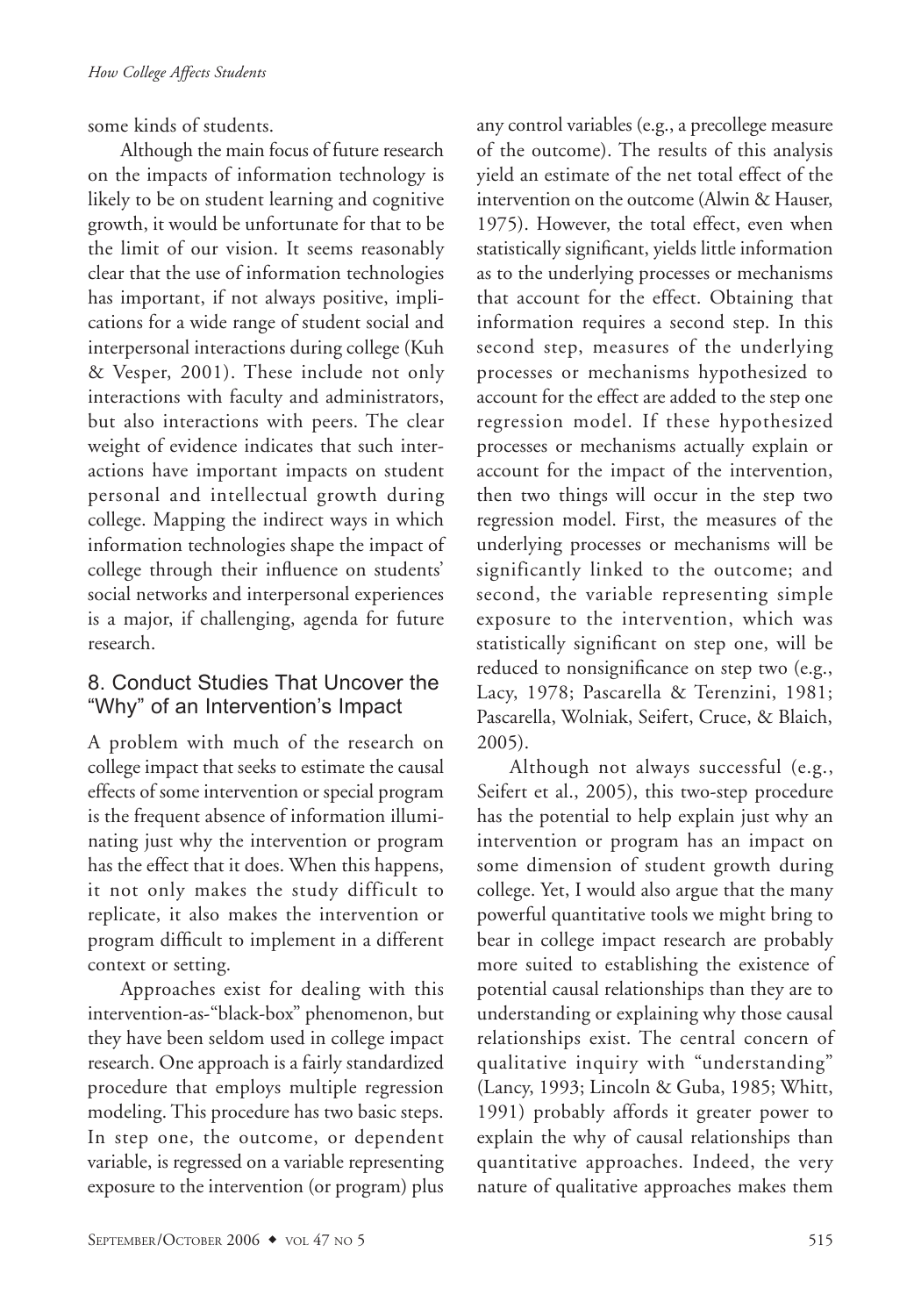more sensitive to the influential nuances of student academic and nonacademic experiences during college (Torres et al., 2004). Future research on college impact would benefit substantially from mixed-methods studies in which quantitative and qualitative approaches are purposefully employed in coordinated and mutually informing ways. Longitudinal quantitative inquiry would focus on identifying causal linkages between interventions and outcomes, whereas both quantitative and, in particular, qualitative approaches would focus on understanding or explaining the processes and mechanisms underlying those causal linkages.

 It should be pointed out that the admittedly cursory nod to qualitative methods above in no way indicates a personal view that such approaches are marginal or unimportant in understanding the impact of college. Patrick Terenzini and I have underscored the power and appropriateness of qualitative methods on a number of occasions in the last 15 years (for example, Pascarella & Terenzini, 1991, 2005). Rather, my brief treatment of qualitative approaches is much more a reflection of the fact that I am simply not competent to explicate or discuss them in any detail.

# 9. Map the Role of Within-College Experiences on Life After College

Starting with Bowen's (1977) classic review, the last three decades of research have provided us with a remarkably clear picture of the longterm contributions of postsecondary education to an individual's labor-market success and personal life after college (e.g., Baum & Payea, 2004; Boesel & Fredland, 1999; Ehrenberg, 2004; Hartog & Oosterbeek, 1998; Knox, Lindsay, & Kolb, 1993; Leslie & Brinkman, 1988; Pascarella & Terenzini, 1991, 2005; Paulsen, 1998; Perna, 2003, 2005; Rowley & Hurtado, 2003). The vast majority of this research, however, has focused on how postsecondary degree attainment or years of education completed are positively linked to such long-term outcomes as earnings, labormarket success, health status, health-related behaviors, voting behavior, civic involvement, continuing education, and the like. With the possible exception of studies of the economic effects of college major and grades, almost no attention has been given to mapping the longterm impacts of specific within-college academic and nonacademic experiences during college. Yet there is tantalizing, if sparse, evidence to indicate that the specific experiences that enhance development during college can have enduring implications for an individual's later life (e.g., Baxter Magolda, 1999; Gurin, 1999; Mentkowski & Associates, 2000; Pearman et al., 1997). For example, Pearman et al. found that a one semester undergraduate course on health knowledge and practices had significant positive effects on the health knowledge and health-related behaviors of alumni in five graduating classes covering a nine-year period. Based on such evidence, it seems reasonable to believe that developmentally influential experiences that occur during college can have significant long-term impacts that we have yet to document, let alone understand. Establishing the existence of such impacts and mapping their dynamics so that we can better understand them would constitute a major contribution to college impact research in the next decades.

#### 10. Continue to Take Periodic Stock of the Research Literature to Establish Where We Are and Where We Might Go

If the frequency with which a body of work is cited says something valid about its importance, then the nearly 1,500 citations in the *Social Sciences Citation Index* to the three largest reviews of college impact literature (i.e., Bowen, 1977; Feldman & Newcomb, 1969;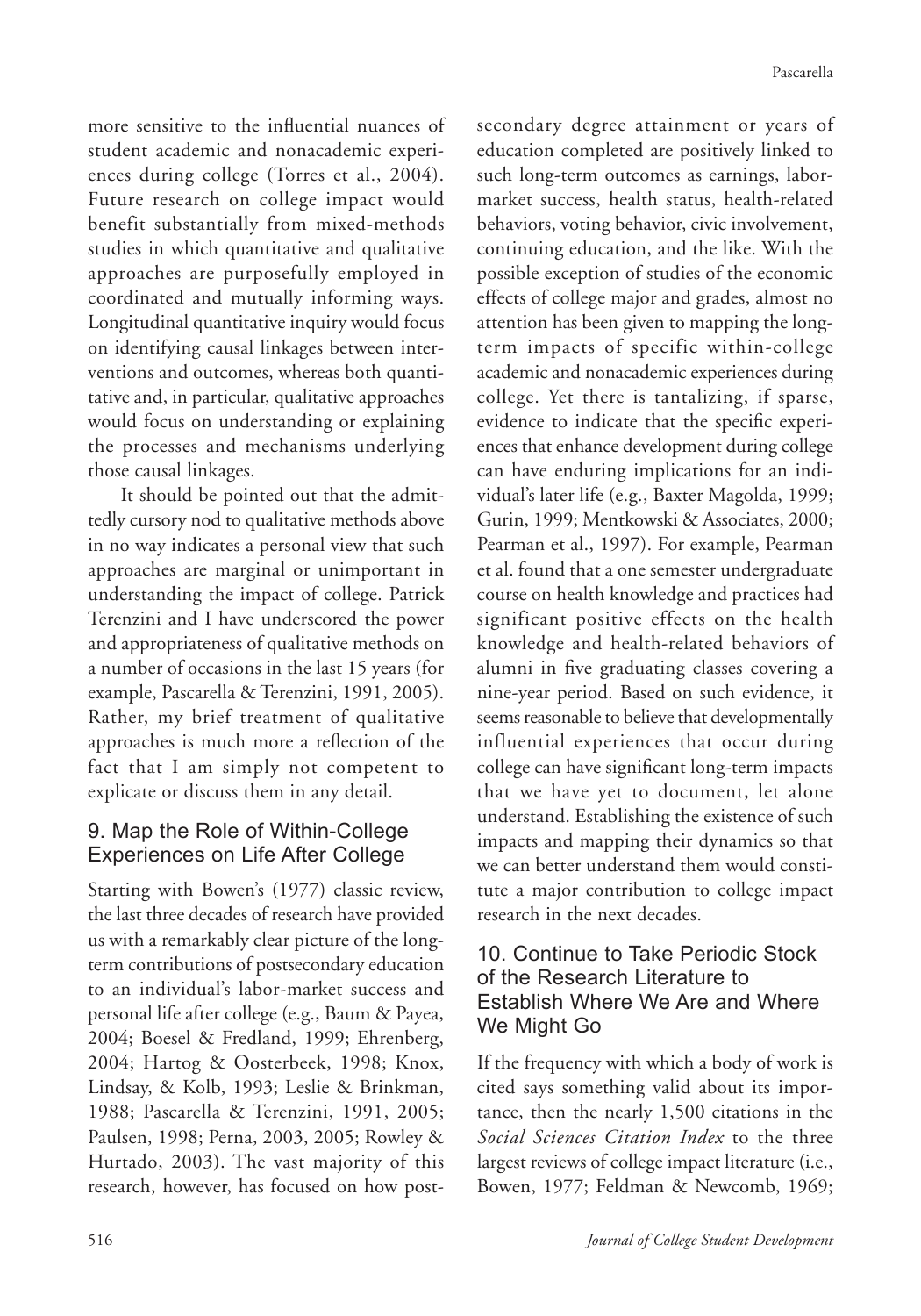Pascarella & Terenzini, 1991) suggest that these reviews have been reasonably useful contributions to the field. If we believe in the cumulative nature of knowledge, then I would argue that these periodic efforts to synthesize the existing evidence on the impact of college on students should continue.They can provide important signposts to tell us how far we have come and where we might go next with our research agenda.

 At the same time, however, I would also argue that future syntheses may have to take a somewhat different path and perhaps a different form than the syntheses that have been conducted so far. In the past, these reviews have been produced by a process in which one or two individuals spend somewhere between three and eight years systematically sifting through thousands of studies and ultimately publishing a very large book. After an appropriate period of time (e.g., 10 to 20 years), the process is repeated by different, or perhaps even the same authors. Although such a serial process has worked reasonably well in the past, I have serious doubts that it will continue to suffice in the face of the exponential expansion of the literature base mentioned earlier in this paper. The sheer volume of published and unpublished research has simply become too massive for one or two individuals to synthesize and turn into a book covering 10 or 20 years of inquiry. Furthermore, the time it takes to actually write a book of this magnitude after the research has been synthesized (usually two or more years) means that there will be a gap in the literature reviewed. For example, Pascarella and Terenzini's most recent synthesis was published in 2005, but only reviews research through about 2001-2002.

 Rather than periodically depending on one or two scholars to take on the increasingly intimidating task of producing a synthesis of the overall body of research on college impact

every 10 or 20 years, I would suggest that the professional associations in student affairs and/or higher education might assume the leading role in conducting such syntheses. For example, ACPA might bring together a select group of 10-20 scholars and commission them to break the huge body of research on college impact into more manageable segments and conduct literature reviews in a continuous and overlapping manner rather than in the periodic, serial pattern that has characterized past efforts. In support of this initiative, the major journals in the field might regularly devote specific portions of their space in each volume to comprehensive research reviews. In this manner, syntheses of the most current evidence might not only become available in a more timely fashion than once every 10 to 20 years, but might also be presented in a form that is more easily digested by both policy makers and scholars.

# **CONCLUSION**

In this paper, I have presented and discussed ten substantive directions for future research on how college affects students. These are certainly not the only directions future research in this important area of inquiry might take. However, given the existing body of evidence as described by Pascarella and Terenzini (1991, 2005), I believe these suggested directions for research speak to relevant methodological, conceptual, and content needs. Because it seeks to identify potential causal relationships in natural settings, research on the impact of college on students is an extremely challenging area in which to work, and many of my suggested directions for future research are no less challenging. Yet if the future offers daunting research challenges, it also offers a wealth of new opportunities for us to more thoroughly understand—and ultimately to shape and enrich—the undergraduate experience.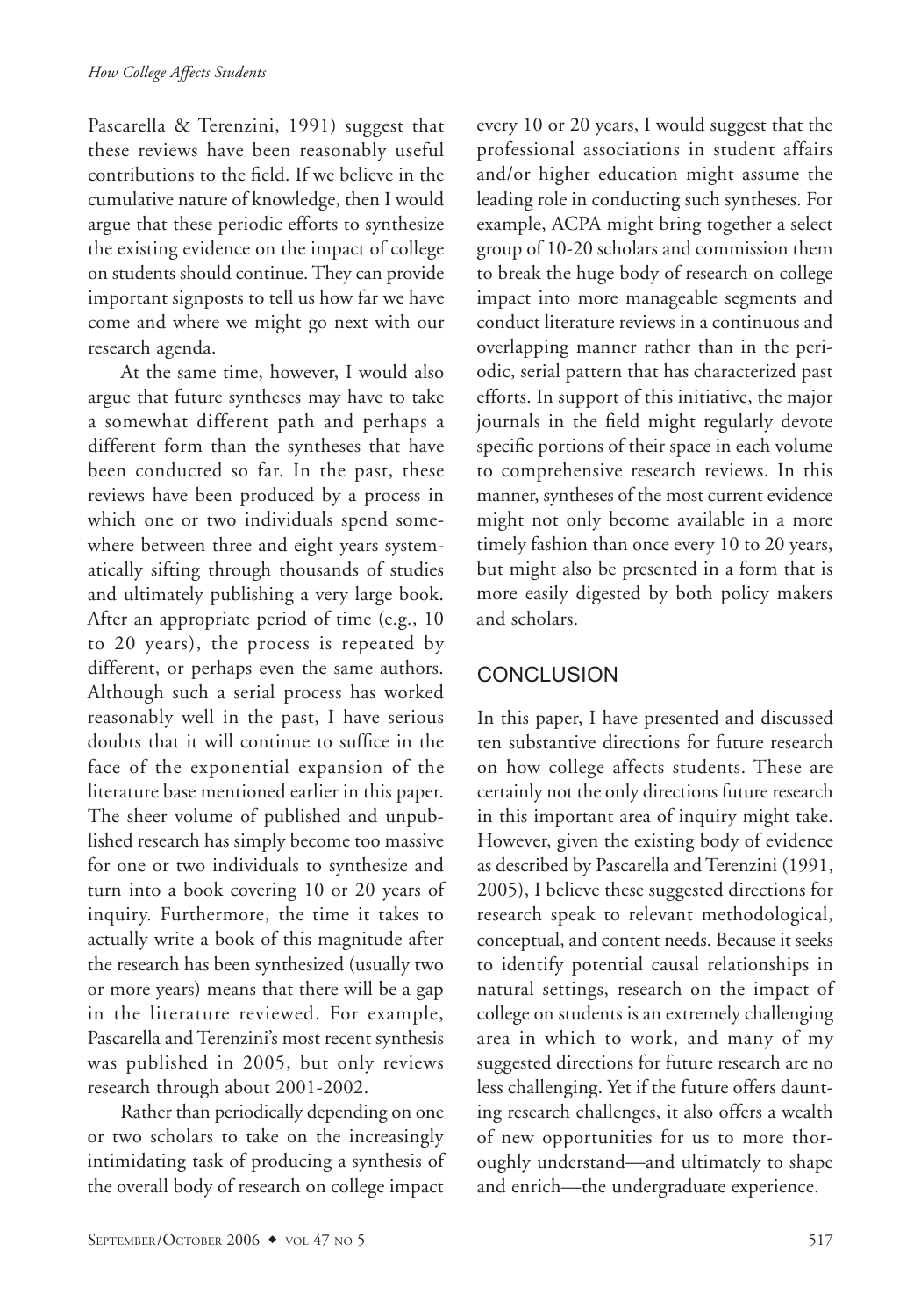*Correspondence concerning this article should be addressed to Ernest T. Pascarella, Educational Policy and Leadership Studies, The University of Iowa, 491 Lindquist Center North, Iowa City, IA 52242; ernestpascarella@uiowa.edu*

#### **REFERENCES**

- Abeles, T. (1998). Perplexed about technology. *On the Horizon*, *6*(4), 14-16.
- Alavi, M. (1994, June). Computer-mediated collaborative learning: An empirical evaluation. *MIS Quarterly*, *18*(2), 159174.
- Allen, W. (1992). The color of success: African-American college student outcomes at predominantly white and historically black public colleges and universities. *Harvard Educational*   $Review, 62, 26-44.$
- Almanac of higher education: Almanac issue, 2005–6 (2005, August 26) [Special issue]. *The Chronicle of Higher Education*, *52*(1).
- Alwin, D. F., & Hauser, R. M. (1975). The decomposition of effects in path analysis. *American Sociological Review*, *40*, 3747.
- Asada, H., Swank, E., & Goldey, G. T. (2003). The acceptance of a multicultural education among Appalachian college students. *Research in Higher Education*, 44, 99-120.
- Astin, A. W. (1970a). The methodology of research on college impact, part one. *Sociology of Education*, 43(4), 223-254.
- Astin, A. W. (1970b). The methodology of research on college impact, part two. *Sociology of Education*, 43(4), 437-450.
- Astin, A. W. (1990). *Assessment for excellence: The philosophy and practice of assessment and evaluation in higher education*. New York: Macmillan.
- Astin, A. W. (1993). *What matters in college? Four critical years revisited*. San Francisco: Jossey-Bass.
- Astin, A. W. (2003). Studying how college affects students: A personal history of the CIRP. *About Campus*, 8(3), 21-28.
- Astin, A. W., & Lee, J. J. (2003). How risky are one-shot crosssectional assessments of undergraduate students? *Research in Higher Education*,  $44(6)$ , 657-672.
- Baum, G., & Payea, K. (2004). *Education pays 2004: The benefits of higher education for individuals and society*. Washington, DC: College Board.
- Baxter Magolda, M. B. (1999). Constructing adult identities. *Journal of College Student Development*, 40, 629-644.
- Boesel, D. & Fredland, E. (1999). *College for all? Is there too much emphasis on getting a 4-year college degree?* Washington, DC: National Library of Education, Office of Educational Research and Improvement, U.S. Department of Education
- Bowen, H. R. (1977). *Investment in learning: The individual and social value of American higher education*. San Francisco: Jossey-Bass.
- Bray, G. B., Pascarella, E. T., & Pierson, C. T. (2004). Postsecondary education and some dimensions of literacy development: An exploration of longitudinal evidence. *Reading Research Quarterly*, 39(3), 306-330.
- Carini, R., & Kuh, G. (2003). *2003 NSSE-RAND crossvalidation study: Some insights into the role of student engagement in learning*. Bloomington, IN: Indiana University Center for Postsecondary Research.
- Centra, J. A. (1993). *Reflective faculty evaluation: Enhancing teaching and determining faculty effectiveness*. San Francisco: Jossey-Bass.
- Chang, M. J., Astin, A. W., & Kim, D. (2004). Cross-racial interaction among undergraduates: Some consequences, causes, and patterns. *Research in Higher Education*, *45*(5), 529-553.
- Cuccaro-Alamin, S., & Choy, S. (1998). *Postsecondary financing strategies: How undergraduates combine work, borrowing, and attendance*. (Statistical Analysis Report No. NCES 98-088). Washington, DC: U.S. Department of Education, Office of Educational Research and Improvement, National Center for Education Statistics.
- Dale, S., & Krueger, A. (1999). *Estimating the payoff to attending a more selective college: An application of selection on observables and unobservables*. Unpublished manuscript, Andrew Mellon Foundation, Princeton, NJ.
- Derryberry, W. P., & Thoma, S. J. (2000). The friendship effect: Its role in the development of moral thinking in students. *About Campus*, 5(2), 13-18.
- Dillon, A., & Gabbard, R. (1998). Hypermedia as an educational technology: A review of the quantitative research literature on learner comprehension, control, and style. *Review of Educational Research*, 68(3), 322-349.
- Ehrenberg, R. G. (2004). Econometric studies of higher education. *Journal of Econometrics*, 121, 19-37.
- Evans, N. J., Forney, D. S., & Guido-DiBrito, F. (1998). *Student development in college: Theory, research, and practice*. San Francisco: Jossey Bass.
- Feldman, K. A. (1987). Research productivity and scholarly accomplishment of college teachers as related to their instructional effectiveness: A review and exploration. *Research in Higher Education, 26*(3), 227-298.
- Feldman, K., & Newcomb, T. (1969). *The impact of college on students*. San Francisco: Jossey-Bass.
- Flowers, L. (2000). *Cognitive effects of college: Differences between African-American and Caucasian students.* Unpublished doctoral dissertation, University of Iowa, Iowa City.
- Flowers, L., Osterlind, S. J., Pascarella, E. T., & Pierson, C. T. (2001). How much do students learn in college? Crosssectional estimates using the College BASE. *Journal of Higher Education*, 72(5), 565-583.
- Flowers, L., & Pascarella, E. (1999). Cognitive effects of college racial composition on African American students after 3 years of college. *Journal of College Student Development*, *40*(6), 669-677.
- Flowers, L., Pascarella, E. T., & Pierson, C. T. (2000). Information technology use and cognitive outcomes in the first year of college. *Journal of Higher Education*, *71*(6), 637-667.
- Garside, C. (1996). Look who's talking: A comparison of lecture and group discussion teaching strategies in developing critical thinking skills. *Communication Education*, 45, 212-227.
- Green, K. C. (1996). The coming ubiquity of information technology. *Change*, 28(2), 24-28.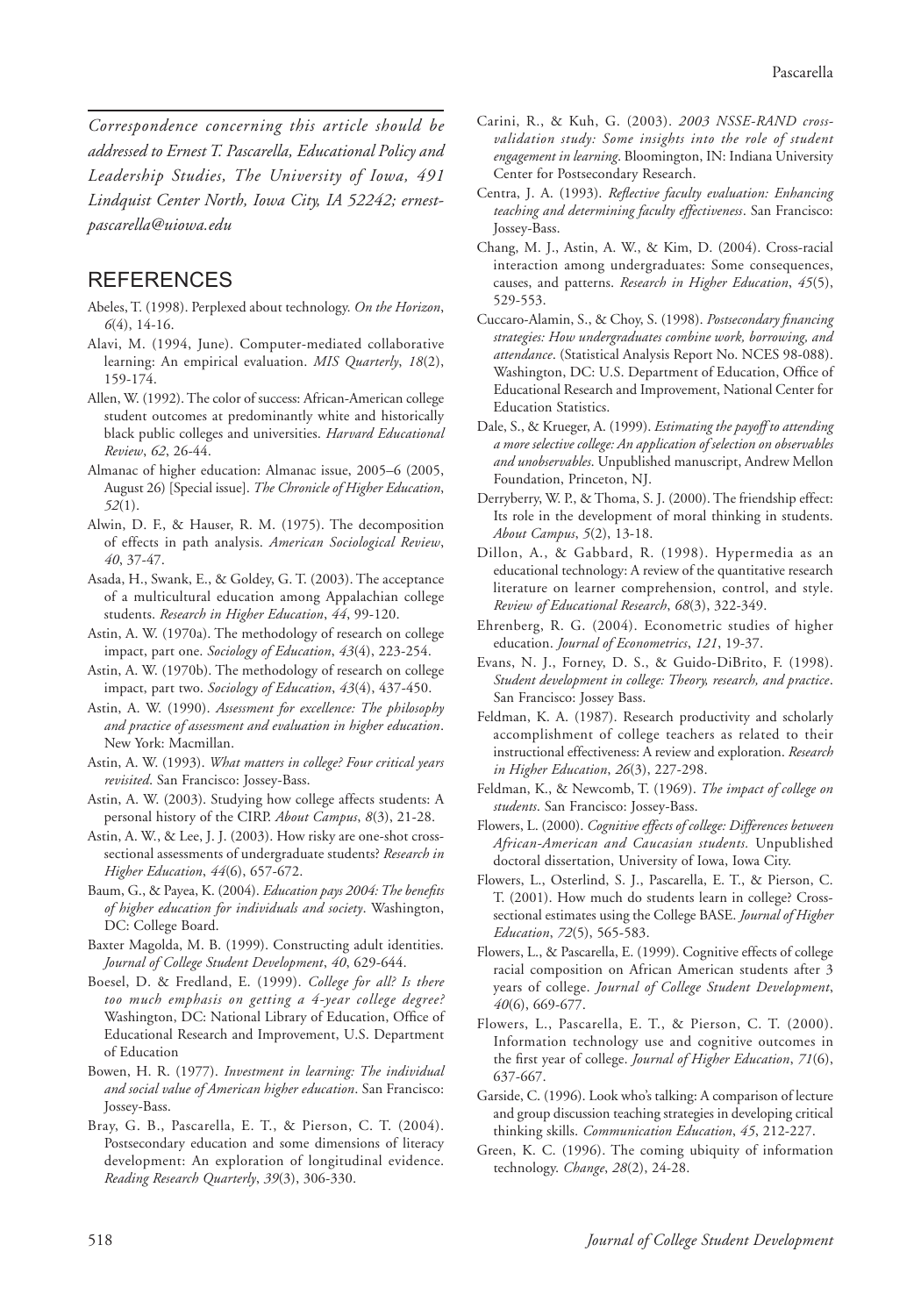- Gurin, P. (1999). *Expert report of Patricia Gurin*. Retrieved November 28, 2005, from http://www.umich.edu/~urel/ admissions/legal/expert/studies.html
- Gurin, P., Dey, E. L., Hurtado, S., & Gurin, G. (2002). Diversity and higher education: Theory and impact on educational outcomes. *Harvard Educational Review*, *72*(3), 330366.
- Gurin, P., Nagda, B. A., & Lopez, G. E. (2004). The benefits of diversity in education for democratic citizenship. *Journal of Social Issues*, *60*, 1734.
- Hagedorn, L. S., Pascarella, E. T., Edison, M., Braxton, J. M., Nora, A., & Terenzini, P. T. (1999). Institutional context and the development of critical thinking: A research note. *Review of Higher Education*, 22(3), 265-285.
- Hartog, J., & Oosterbeek, H. (1998). Health, wealth, and happiness: Why pursue a higher education? *Economics of Education Review*, 17(3), 245-256.
- Hattie, J., & Marsh, H. W. (1996). The relationship between research and teaching: A meta-analysis. *Review of Educational Research*, 66, 507-542.
- Hays, W. (1994). *Statistics* (5th ed.). Fort Worth, TX: Harcourt Brace.
- Hurtado, S. (2001). Linking diversity and educational purpose: How diversity affects the classroom environment and student development. In G. Orfield & M. Kurleander (Eds.), *Diversity challenged: Evidence on the impact of affirmative*  action (pp. 187-203). Cambridge, MA: The Civil Rights Project, Harvard University, Harvard Education Publishing Group.
- Hurtado, S., Mayhew, M. J., & Engberg, M. E. (2003, November). *Diversity in the classroom and students' moral reasoning*. Paper presented at the annual meeting of the Association for the Study of Higher Education, Portland, OR.
- Kitchener, K., Wood, P., & Jensen, L. (1999, August). *Curricular, co-curricular, and institutional influence on realworld problem solving*. Paper presented at the annual meeting of the American Psychological Association, Boston, MA.
- Kitchener, K. S., Wood, P. K., & Jensen, L. L. (2000, August). *Promoting epistemic cognition and complex judgment in college students*. Paper presented at the annual meeting of the American Psychological Association, Washington, DC.
- Knox, W. E., Lindsay, P., & Kolb, M. N. (1993). *Does college make a difference? Long-term changes in activities and attitudes*. Westport, CT: Greenwood Press.
- Kozma, R. B. (1994). Will media influence learning? Reframing the debate. *Educational Technology Research and Development*, *42*(2), 7-19.
- Kuh, G. D., & Pascarella, E. T. (2004). What does institutional selectivity tell us about educational quality? *Change*, *36*(5), 52-58.
- Kuh, G. D., & Vesper, N. (2001). Do computers enhance or detract from student learning? *Research in Higher Education*, *42*, 87-102.
- Kulik, C. C., & Kulik, J. A. (1991). Effectiveness of computerbased instruction: An updated analysis. *Computers in Human Behavior*, *7*, 7594.
- Lacy, W. B. (1978). Interpersonal relationships as mediators of structural effects: College student socialization in a traditional and an experimental university environment. *Sociology of Education*, 51(3), 201-211.
- Lancy, D. F. (1993). *Qualitative research in education: An introduction to the major traditions*. White Plains, NY: Longman.
- Leslie, L. L., & Brinkman, P. T. (1988). *The economic value of higher education*. New York: Collier Macmillan.
- Light, R. J., Singer, J. D., & Willett, J. B. (1990). *By design: Planning research on higher education*. Cambridge, MA: Harvard University Press.
- Lincoln, Y. S., & Guba, E. G. (1985). *Naturalistic inquiry*. Beverly Hills, CA: Sage.
- Marttunen, M. (1997). Electronic mail as a pedagogical delivery system: An analysis of the learning of argumentation. *Research in Higher Education*, 38, 345-363.
- Mentkowski, M., & Associates. (2000). *Learning that lasts: Integrating learning, development, and performance in college and beyond*. San Francisco: Jossey-Bass.
- Milem, J. F., & Hakuta, K. (2000). The benefits of racial and ethnic diversity in higher education. In J. D. Wilds (Ed.), *Minorities in higher education, 1999-2000: Seventeenth annual*  status report (pp. 39-67). Washington, DC: American Council on Education.
- Nelson Laird, T. F. (2005). College students' experiences with diversity and their effects on academic self-confidence, social agency, and disposition toward critical thinking. *Research in Higher Education*, 46(4), 365-387.
- Pascarella, E. (1999). New studies track community college effects on students. *Community College Journal*, 69, 9-14.
- Pascarella, E. (2001). Using student self-reported gains to estimate college impact: A cautionary tale. *Journal of College Student Development*, *42*(5), 488492.
- Pascarella, E., Edison, M., Whitt, E. J., Nora, A., Hagedorn, L. S., & Terenzini, P. (1996). Cognitive effects of Greek affiliation during the first year of college. *NASPA Journal*, 33, 242-259.
- Pascarella, E., Palmer, B., Moye, M., & Pierson, C. (2001). Do diversity experiences influence the development of critical thinking? *Journal of College Student Development*, *42*(3), 257-271.
- Pascarella, E., Pierson, C. T., Wolniak, G. C., & Terenzini, P. T. (2004). First-generation college students: Additional evidence on college experiences and outcomes. *Journal of Higher Education*, 75(3), 249-284.
- Pascarella, E., & Terenzini, P. (1981). Residence arrangement, student/faculty relationships, and freshman-year educational outcomes. *Journal of College Student Personnel*, *22*, 147-156.
- Pascarella, E., & Terenzini, P. (1991). *How college affects students*. San Francisco: Jossey-Bass.
- Pascarella, E., & Terenzini, P. (2005). *How college affects students (Vol. 2): A third decade of research*. San Francisco: Jossey-Bass.
- Pascarella, E., Wolniak, G. C., Pierson, C. T., & Flowers, L. A. (2004). The role of race in the development of plans for a graduate degree. *Review of Higher Education*, *27*(3), 299320*.*